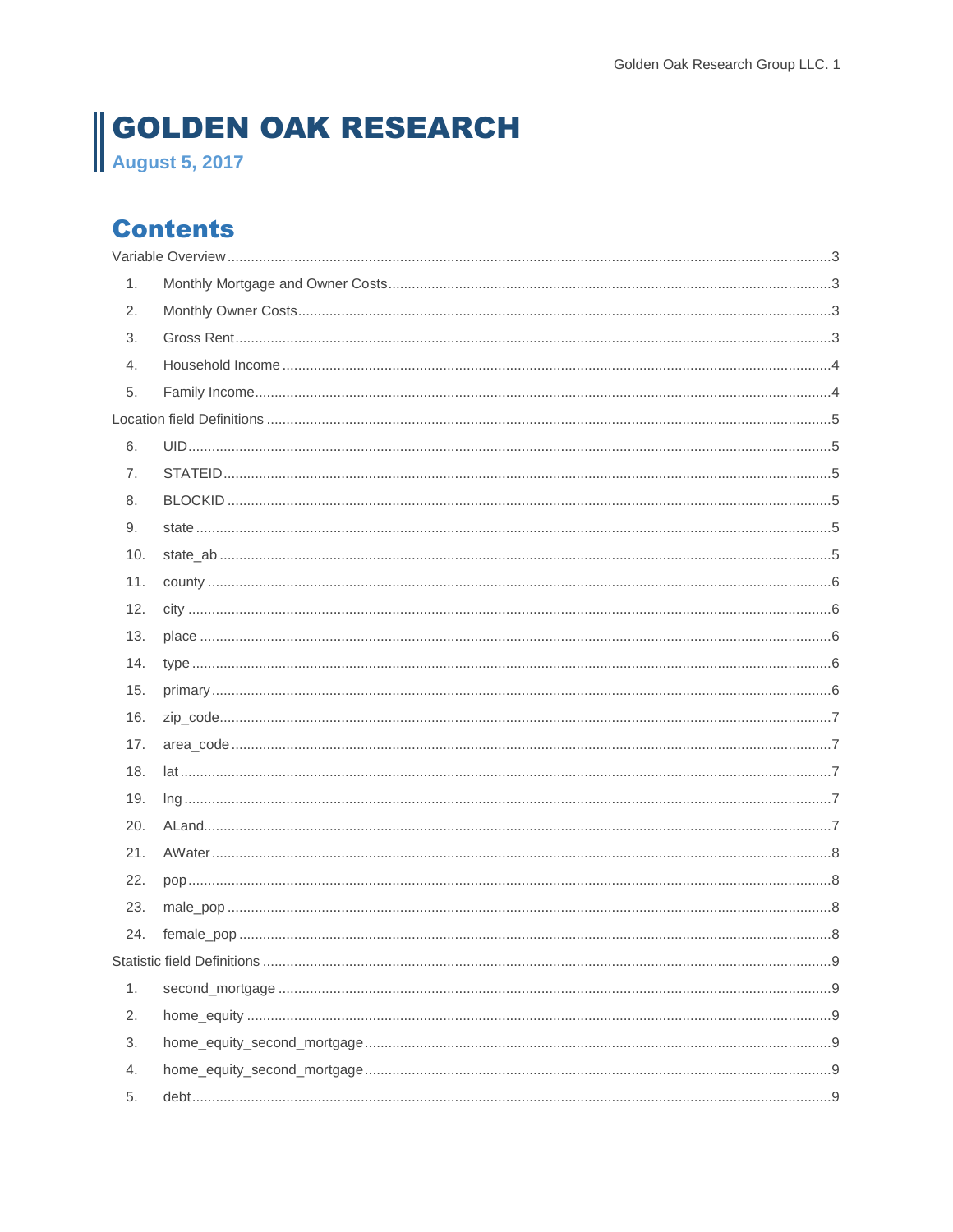| 6.  |  |
|-----|--|
| 7.  |  |
| 8.  |  |
| 9.  |  |
| 10. |  |
| 11. |  |
| 12. |  |
| 13. |  |
| 14. |  |
| 15. |  |
| 16. |  |
| 17. |  |
| 18. |  |
| 19. |  |
| 20. |  |
| 21. |  |
| 22. |  |
| 23. |  |
| 24. |  |
| 25. |  |
| 26. |  |
| 27. |  |
| 28. |  |
| 29. |  |
| 30. |  |
| 31. |  |
| 32. |  |
| 33. |  |
| 34. |  |
| 35. |  |
| 36. |  |
| 37. |  |
| 38. |  |
| 39. |  |
| 40. |  |
| 41. |  |
| 42. |  |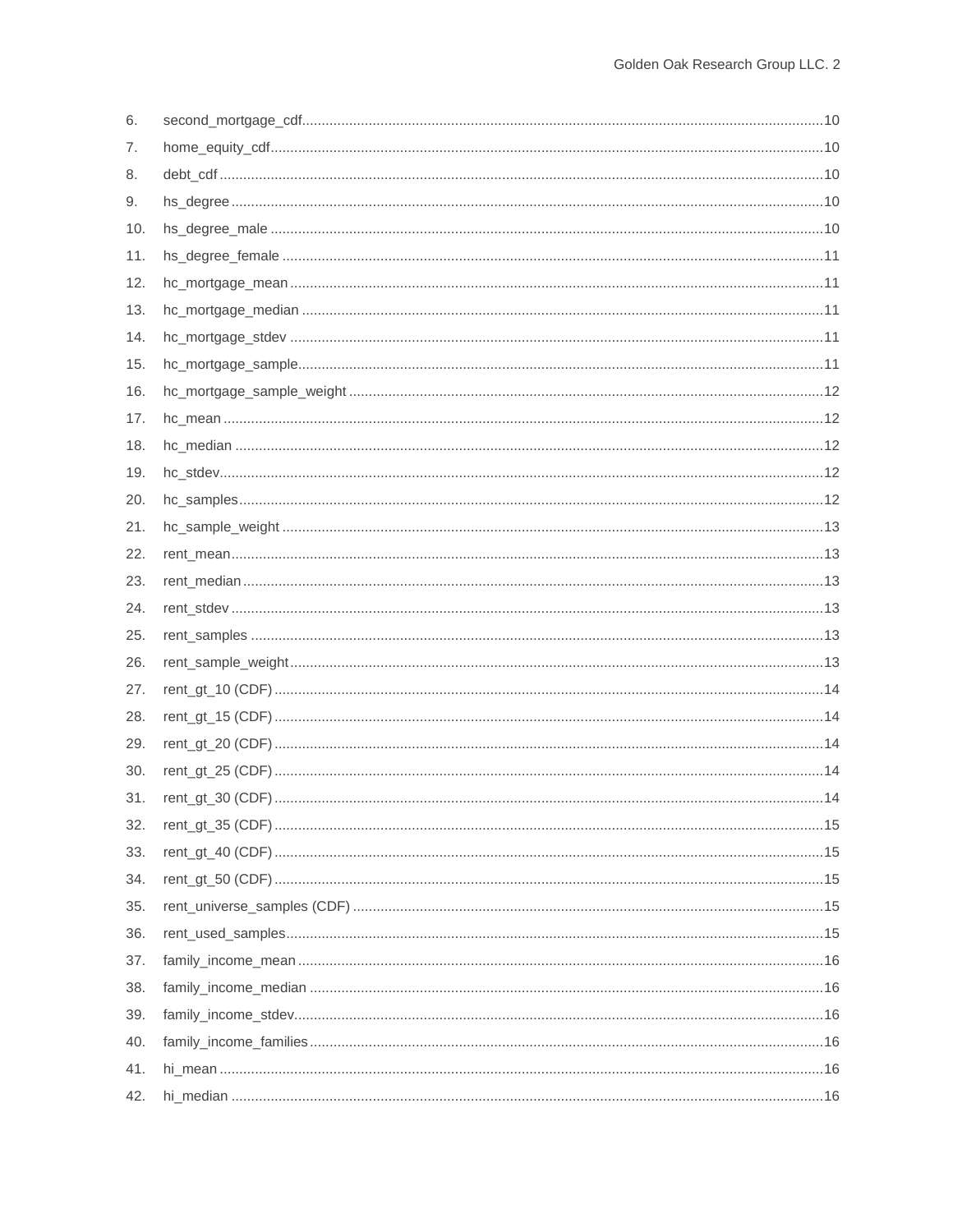## <span id="page-2-0"></span>**VARIABLE OVERVIEW**

#### <span id="page-2-1"></span>**1. Monthly Mortgage and Owner Costs**

Sum of payments for mortgages, deeds of trust, contracts to purchase, or similar debts on the property (including payments for the first mortgage, second mortgages, home equity loans, and other junior mortgages); real estate taxes; fire, hazard, and flood insurance on the property; utilities (electricity, gas, and water and sewer); and fuels (oil, coal, kerosene, wood, etc.). It also includes, where appropriate, the monthly condominium fee for condominiums and mobile home costs (installment loan payments, personal property taxes, site rent, registration fees, and license fees). Selected monthly owner costs were tabulated for all owner-occupied units, and usually are shown separately for units "with a mortgage" and for units "without a mortgage.

#### <span id="page-2-2"></span>**2. Monthly Owner Costs**

Sum of payments for mortgages, deeds of trust, contracts to purchase, or similar debts on the property (including payments for the first mortgage, second mortgages, home equity loans, and other junior mortgages); real estate taxes; fire, hazard, and flood insurance on the property; utilities (electricity, gas, and water and sewer); and fuels (oil, coal, kerosene, wood, etc.). It also includes, where appropriate, the monthly condominium fee for condominiums and mobile home costs (installment loan payments, personal property taxes, site rent, registration fees, and license fees). Selected monthly owner costs were tabulated for all owner-occupied units, and usually are shown separately for units "with a mortgage" and for units "without a mortgage.

## <span id="page-2-3"></span>**3. Gross Rent**

Gross rent is the contract rent plus the estimated average monthly cost of utilities (electricity, gas, and water and sewer) and fuels (oil, coal, kerosene, wood, etc.) if these are paid by the renter (or paid for the renter by someone else). Gross rent is intended to eliminate differentials that result from varying practices with respect to the inclusion of utilities and fuels as part of the rental payment. The estimated costs of water and sewer, and fuels are reported on a 12-month basis but are converted to monthly figures for the tabulations.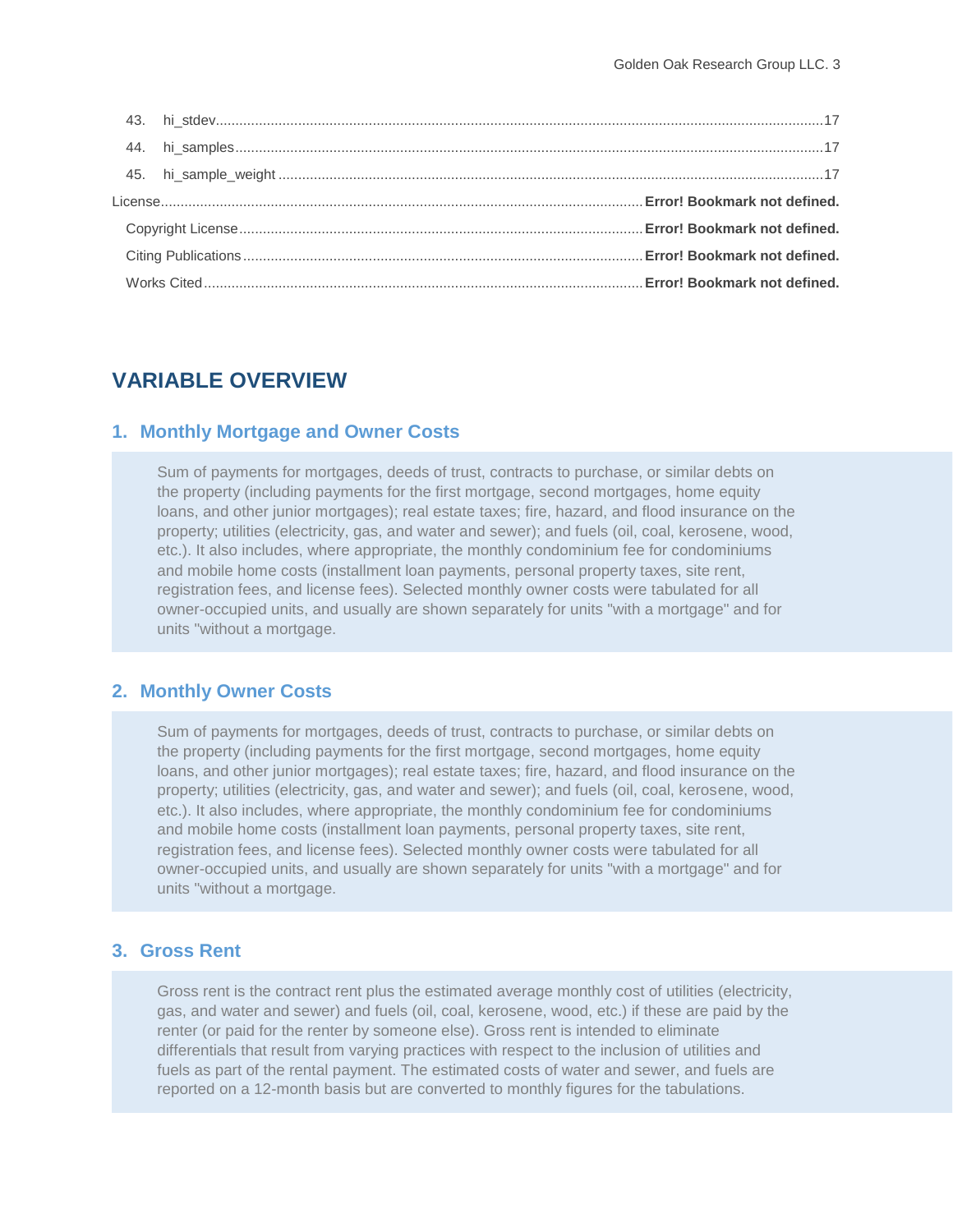## <span id="page-3-0"></span>**4. Household Income**

Household Income includes the sum of the householder and all other individuals +15 years whom reside in the household, whether they are related to the householder or not. Because many households consist of only one person, average household income is usually less than average family income. Although the household income statistics cover the past 12 months, the characteristics of individuals and the composition of households refer to the time of interview. Thus, the income of the household does not include amounts received by individuals who were members of the household during all or part of the past 12 months if these individuals no longer resided in the household at the time of interview. Similarly, income amounts reported by individuals who did not reside in the household during the past 12 months but who were members of the household at the time of interview are included. However, the composition of most households was the same during the past 12 months as at the time of interview.

#### <span id="page-3-1"></span>**5. Family Income**

Family income includes, the incomes of all members +15 years of age related to the householder are summed and treated as a single amount. Although the family income statistics cover the past 12 months, the characteristics of individuals and the composition of families refer to the time of interview. Thus, the income of the family does not include amounts received by individuals who were members of the family during all or part of the past 12 months if these individuals no longer resided with the family at the time of interview. Similarly, income amounts reported by individuals who did not reside with the family during the past 12 months but who were members of the family at the time of interview are included. However, the composition of most families was the same during the past 12 months as at the time of interview.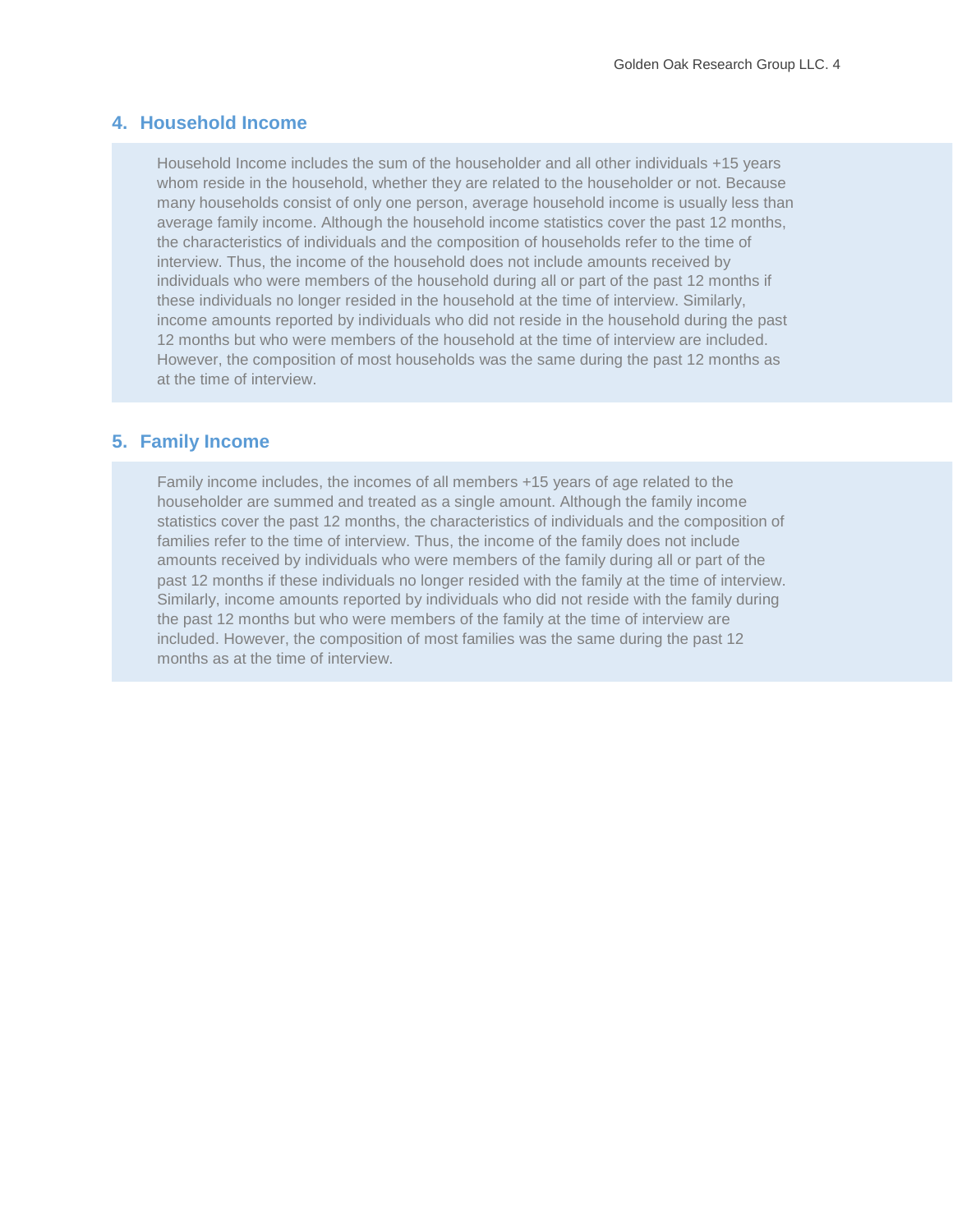## <span id="page-4-0"></span>**LOCATION FIELD DEFINITIONS**

## <span id="page-4-1"></span>**6. UID**

Type: Character

Description: The ID of the location of which you are analyzing. ID location compatible across all Golden Oak Research Locations.

Example: 0101909

## <span id="page-4-2"></span>**7. STATEID**

Type: Character

Description: The state code reported by the U.S. Census Bureau for the specified geographic location.

Example: '01' (State: Alabama)

## <span id="page-4-3"></span>**8. BLOCKID**

Type: Character

Description: Block ID of tract. If there is no specified block id the location is then a tract. The maximum number of blocks for any given track is 9.

Example: '3'

#### <span id="page-4-4"></span>**9. state**

Type: Character

Description: The state name reported by the U.S. Census Bureau for the specified geographic location.

Example: Alabama

#### <span id="page-4-5"></span>**10.state\_ab**

#### Type: Character

Description: The abbreviated state name reported by the U.S. Census Bureau for the specified geographic location.

Example: AL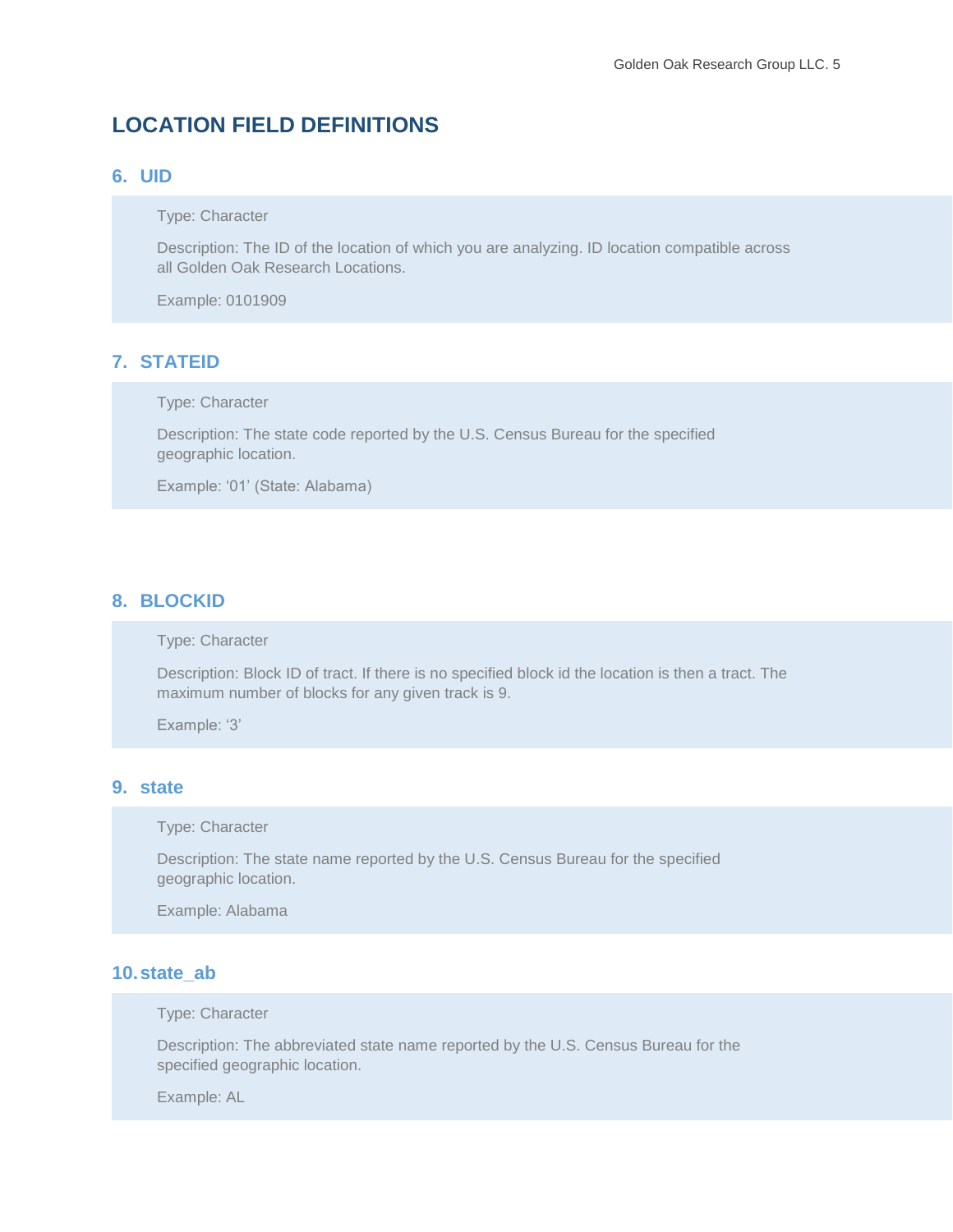## <span id="page-5-0"></span>**11.county**

Type: Character

Description: The county name reported by the U.S. Census Bureau for the specified geographic location.

Example: Calhoun County

#### <span id="page-5-1"></span>**12.city**

#### Type: Character

Description: The closest city name reported by the U.S. Education Department by the closest school relative to the Census Location.

Example: Alexandria

## <span id="page-5-2"></span>**13.place**

Type: Character (Categorical)

Description: The place name reported by the U.S. Census Bureau for the specified geographic location.

Example: Alexandria

## <span id="page-5-3"></span>**14.type**

Type: Character (Categorical)

Description: The place Type reported by the U.S. Census Bureau for the specified geographic location.

Example: CPD

#### <span id="page-5-4"></span>**15.primary**

Type: Character (Categorical)

Description: Defines whether the location is a tract location or a block group.

Example: track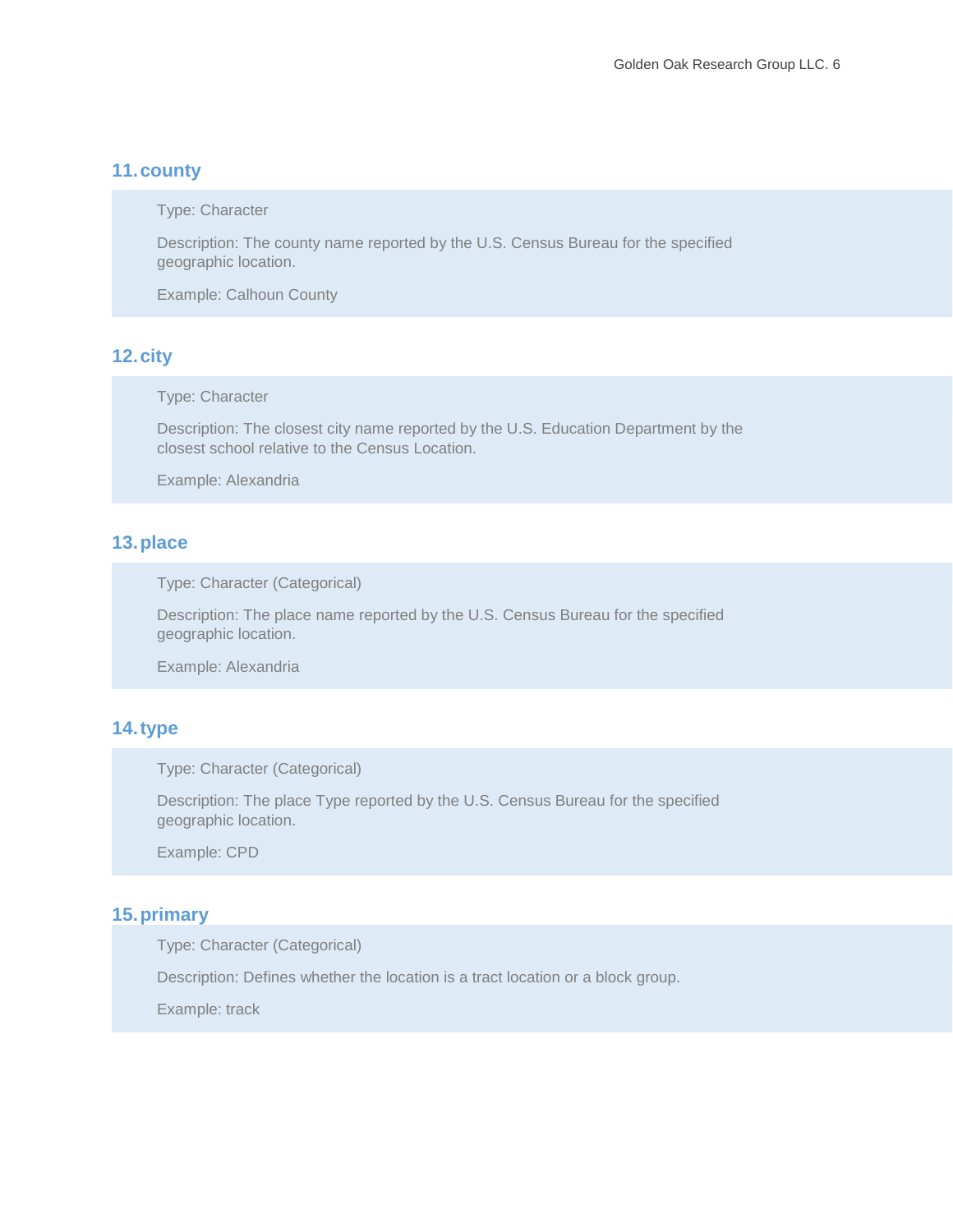#### <span id="page-6-0"></span>**16.zip\_code**

Type: Character

Description: The closest zip code reported by the U.S. Education Department by the closest school relative to the Census Location.

Example: 36250

#### <span id="page-6-1"></span>**17. area\_code**

Type: Character

Description: The area code reported by the U.S. Census Bureau of the closest geographic location with area code information.

Example: 256

## <span id="page-6-2"></span>**18. lat**

Type: Double

Description: The latitude of geographic location.

Example: 33.760819

## <span id="page-6-3"></span>**19. lng**

Type: Double

Description: The longitude of geographic location.

<span id="page-6-4"></span>Example: 33.760819

## **20. ALand**

Type: Double

Description: The Square area of land at the geographic or track location.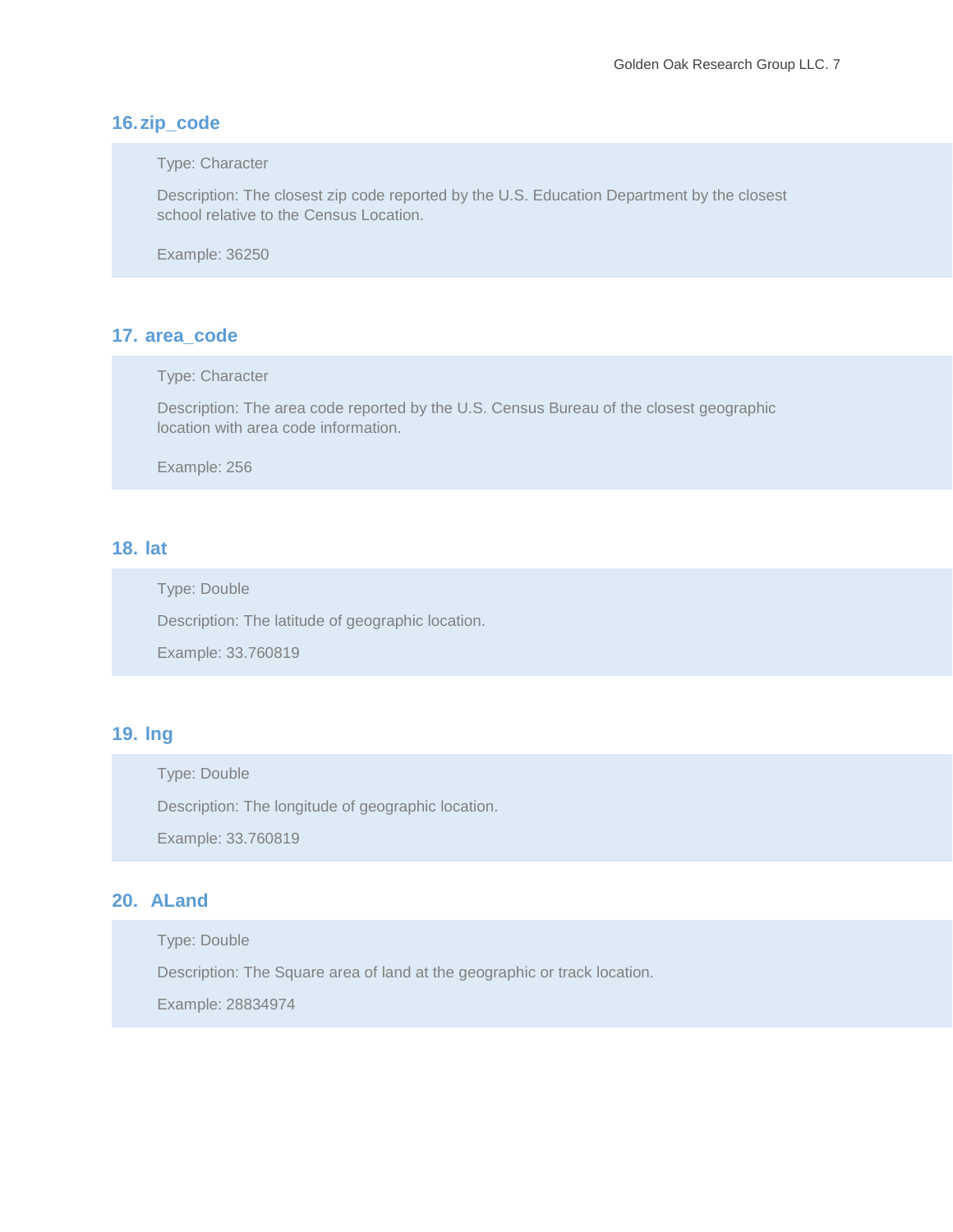## <span id="page-7-0"></span>**21. AWater**

Type: Double

Description: The Square area of water at the geographic or track location.

<span id="page-7-1"></span>Example: 33099

## **22. pop**

Type: Double

Description: Male & female population of geographic location

<span id="page-7-2"></span>Example: -86.872008

## **23. male\_pop**

Type: Double

Description: Male population of geographic location.

<span id="page-7-3"></span>Example: -86.872008

## **24. female\_pop**

Type: Double Description: female population of geographic location. Example: -86.872008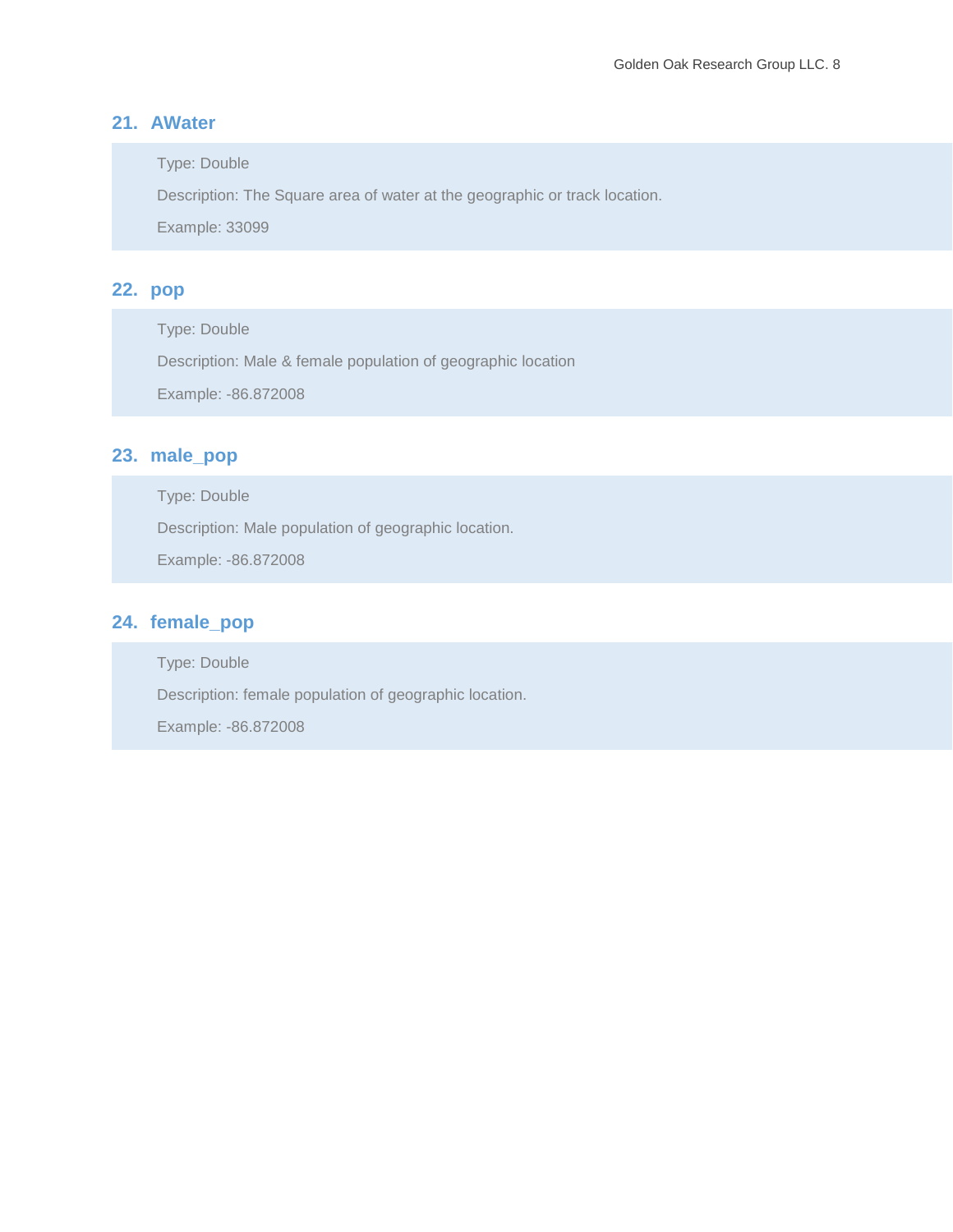## <span id="page-8-0"></span>**STATISTIC FIELD DEFINITIONS**

## <span id="page-8-1"></span>**1. second\_mortgage**

Type: Double

Description: percent of houses with a second mortgage

<span id="page-8-2"></span>Example: 92686

#### **2. home\_equity**

Type: Double

Description: Percentage of homes with a home equity loan.

<span id="page-8-3"></span>Example: 35735

## **3. home\_equity\_second\_mortgage**

Type: Double

Description: Percentage of homes with a second mortgage and home equity loan.

Example: 258

## <span id="page-8-4"></span>**4. home\_equity\_second\_mortgage**

Type: Double

Description: Percentage of homes with a second mortgage and home equity loan.

Example: 0.0138

## <span id="page-8-5"></span>**5. debt**

Type: Double

Description: Percentage of homes with some type of debt.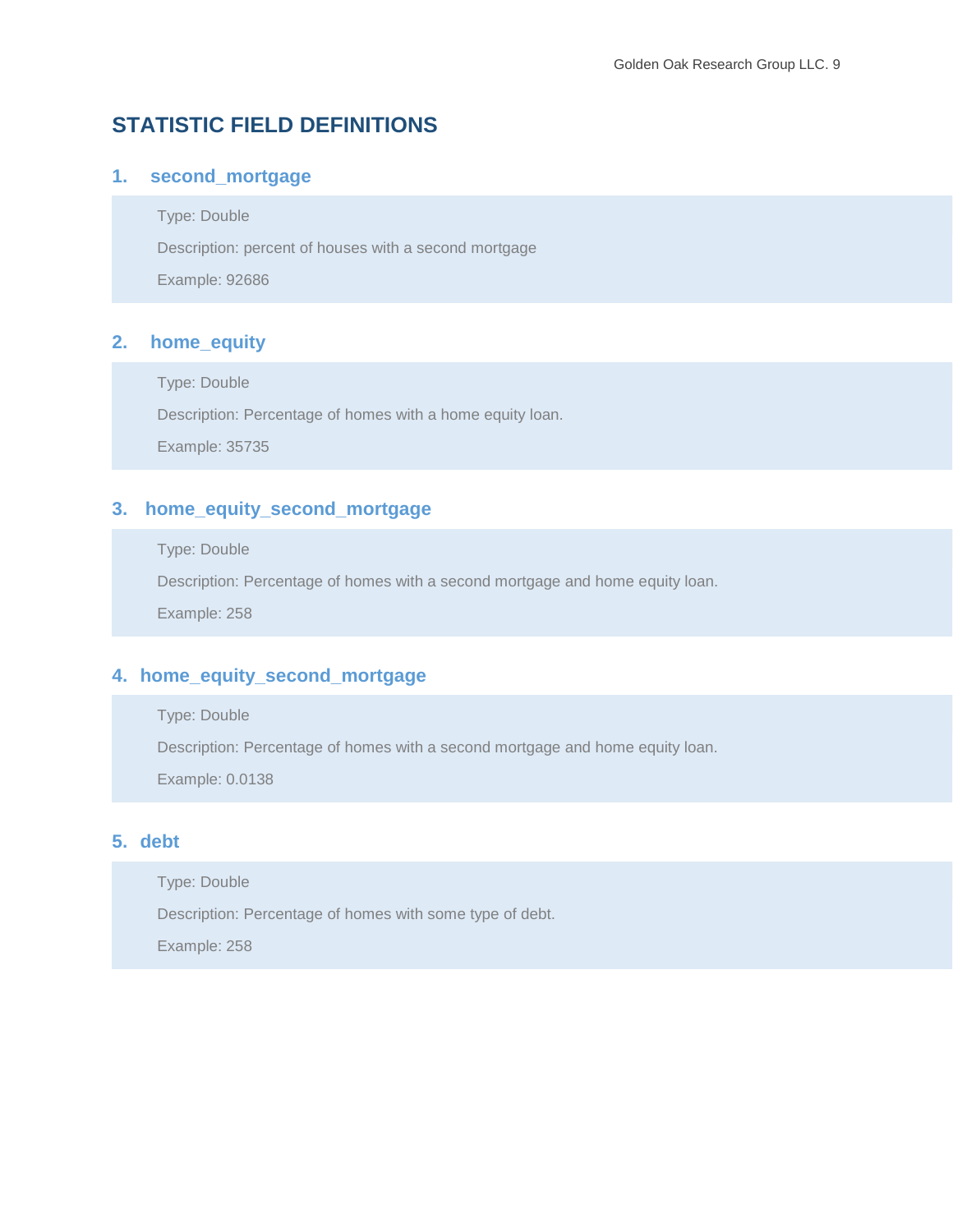#### <span id="page-9-0"></span>**6. second\_mortgage\_cdf**

#### Type: Double

Description: Cumulative distribution value of one minus the percentage of homes with a second mortgage. The value is used as a performance feature.

Example: 258

#### <span id="page-9-1"></span>**7. home\_equity\_cdf**

Type: Double

Description: Cumulative distribution value of one minus the percentage of homes with a home equity loan. The value is used as a performance feature.

Example: 258

#### <span id="page-9-2"></span>**8. debt\_cdf**

#### Type: Double

Description: Cumulative distribution value of one minus the percentage of homes with any home related debt. The value is used as a performance feature.

Example: 258

#### <span id="page-9-3"></span>**9. hs\_degree**

Type: Double

Description: Percentage of people with at least high school degree.

Example: 258

#### <span id="page-9-4"></span>**10.hs\_degree\_male**

Type: Double

Description: Percentage of males with at least high school degree.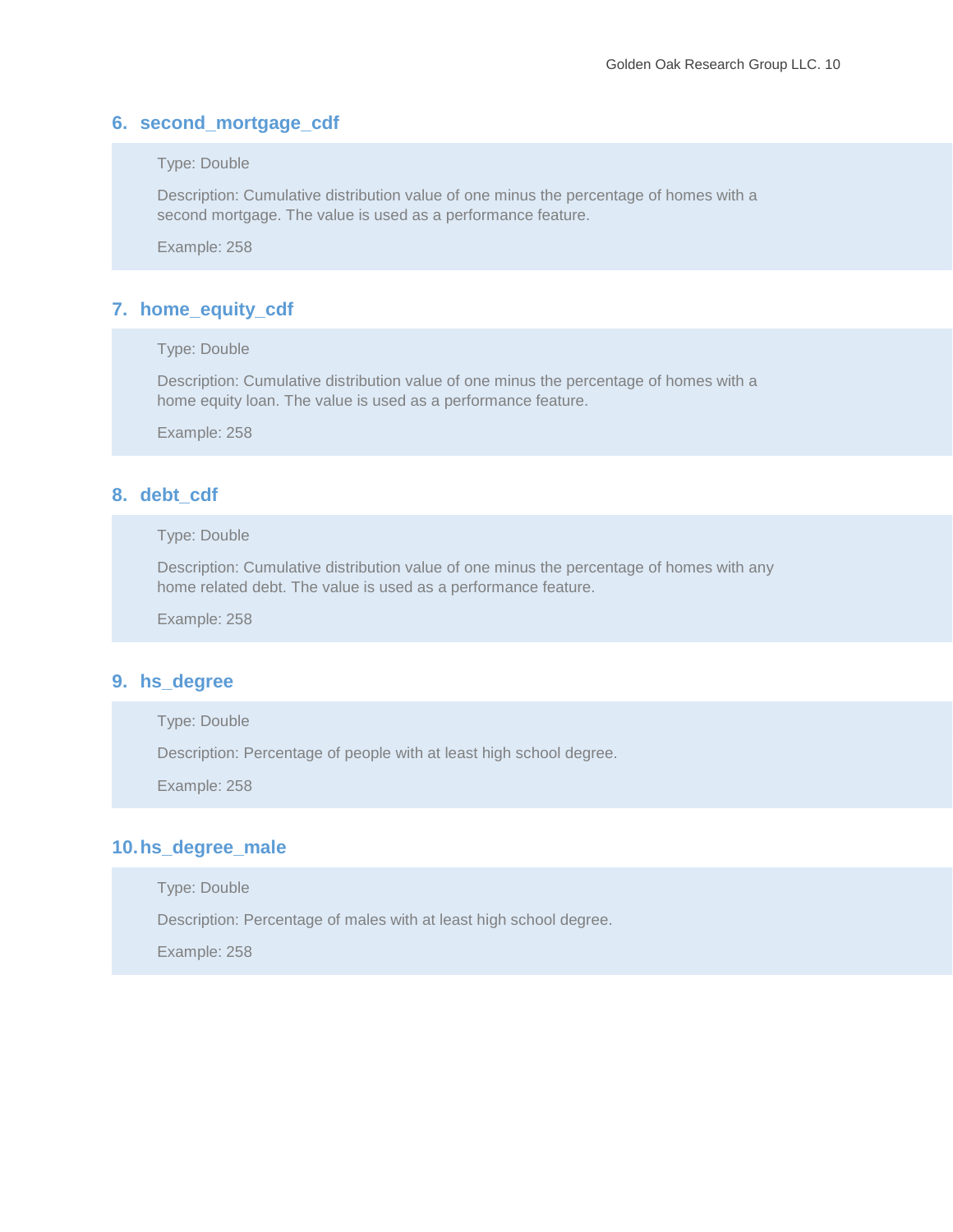#### <span id="page-10-0"></span>**11.hs\_degree\_female**

Type: Double

Description: Percentage of females with at least high school degree.

Example: 258

#### <span id="page-10-1"></span>**12.hc\_mortgage\_mean**

Type: Double

Description: The mean Monthly Mortgage and Owner Costs of specified geographic location.

Example: 1208

#### <span id="page-10-2"></span>**13.hc\_mortgage\_median**

Type: Double

Description: The median Monthly Mortgage and Owner Costs of the specified geographic location.

Example: 16686

#### <span id="page-10-3"></span>**14.hc\_mortgage\_stdev**

Type: Double

Description: The standard deviation of the Monthly Mortgage and Owner Costs for a specified geographic location.

Example: 568

#### <span id="page-10-4"></span>**15.hc\_mortgage\_sample**

Type: Double

<span id="page-10-5"></span>Description: The number of samples used in the statistical calculations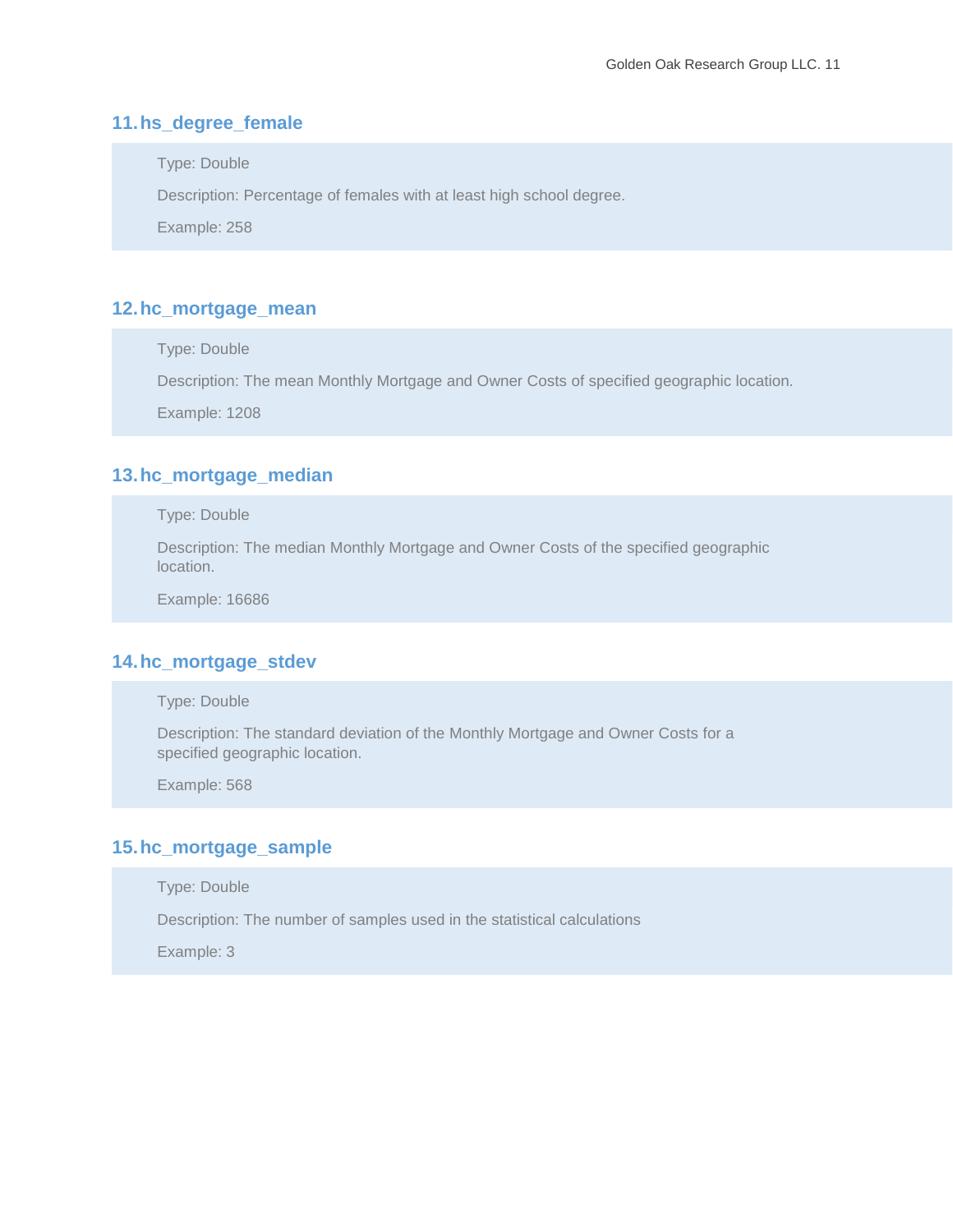#### **16.hc\_mortgage\_sample\_weight**

Type: Double

Description: The number of samples used in the statistical calculations

Example: 3

#### <span id="page-11-0"></span>**17.hc\_mean**

Type: Double

Description: The mean Monthly Owner Costs of specified geographic location.

Example: 93216

#### <span id="page-11-1"></span>**18.hc\_median**

Type: Double

Description: The median Monthly Owner Costs of a specified geographic location.

Example: 35735

#### <span id="page-11-2"></span>**19.hc\_stdev**

Type: Double

Description: The standard deviation of the Monthly Owner Costs of a specified geographic location.

Example: 92686

#### <span id="page-11-3"></span>**20.hc\_samples**

Type: Double

Description: The samples used in the calculation of the Monthly Owner Costs statistics.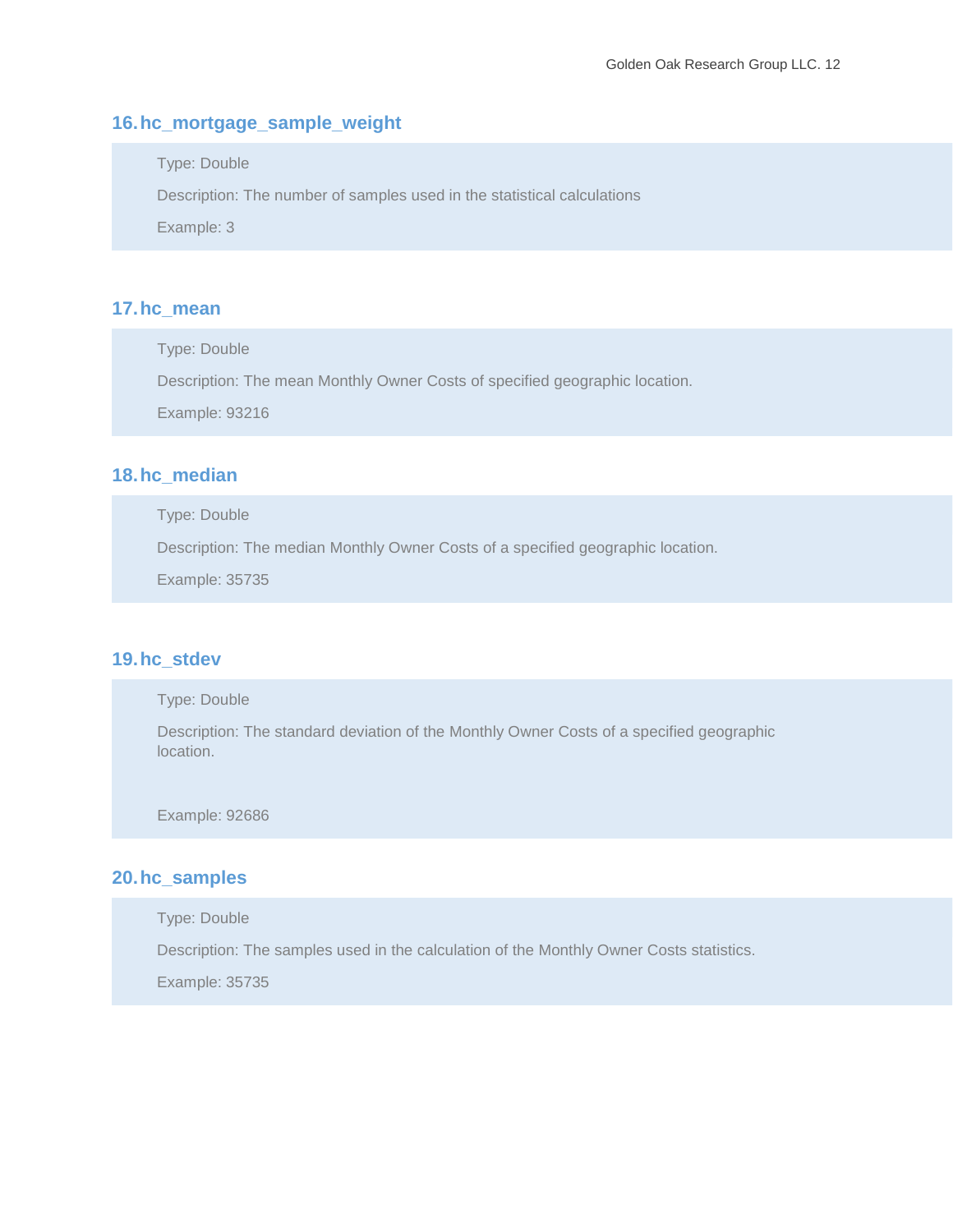#### <span id="page-12-0"></span>**21.hc\_sample\_weight**

Type: Double

Description: The samples used in the calculation of the Monthly Owner Costs statistics.

Example: 35735

#### <span id="page-12-1"></span>**22.rent\_mean**

Type: Double

Description: The mean gross rent of the specified geographic location.

<span id="page-12-2"></span>Example: 734

#### **23. rent\_median**

Type: Double

Description: The mean gross rent of the specified geographic location.

<span id="page-12-3"></span>Example: 724

#### **24. rent\_stdev**

Type: Double

Description: The standard deviation of the gross rent for the specified geographic location.

<span id="page-12-4"></span>Example: 232

#### **25. rent\_samples**

Type: Double

Description: The number of gross rent records used in the statistical calculations

Example: 355

#### <span id="page-12-5"></span>**26.rent\_sample\_weight**

Type: Double

Description: The sum of gross rent weight used in calculations.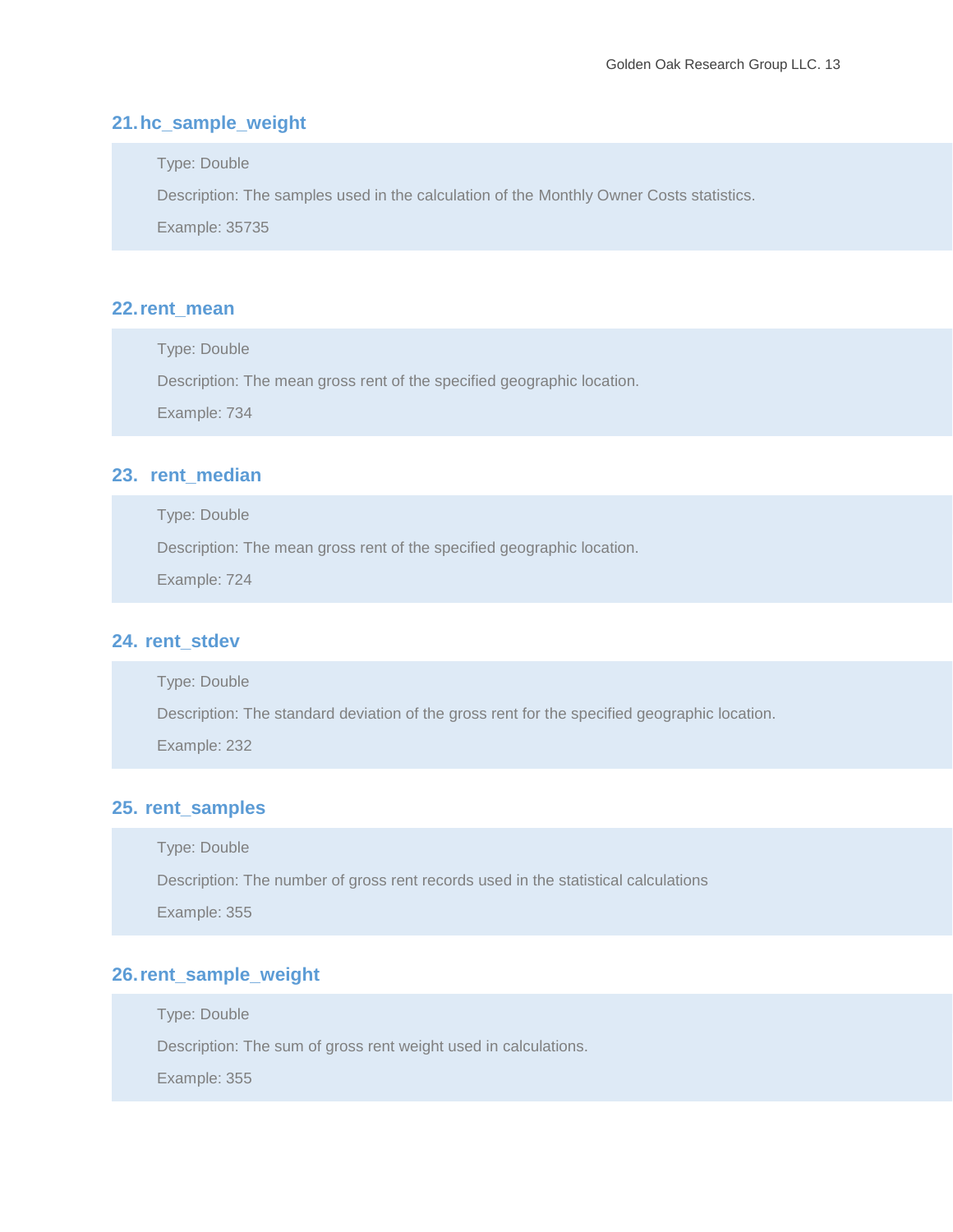#### <span id="page-13-0"></span>**27.rent\_gt\_10 (CDF)**

#### Type: Double

Description: The empirical distribution value that an individual's rent will be greater than 10% of their household income in the past 12 months.

Example: 0.94558

#### <span id="page-13-1"></span>**28.rent\_gt\_15 (CDF)**

Type: Double

Description: The empirical distribution value that an individual's rent will be greater than 15% of their household income in the past 12 months.

Example: 0.83673

### <span id="page-13-2"></span>**29.rent\_gt\_20 (CDF)**

Type: Double

Description: The empirical distribution value that an individual's rent will be greater than 20% of their household income in the past 12 months.

Example: 0.81633

#### <span id="page-13-3"></span>**30.rent\_gt\_25 (CDF)**

#### Type: Double

Description: The empirical distribution value that an individual's rent will be greater than 25% of their household income in the past 12 months.

Example: 0.63265

#### <span id="page-13-4"></span>**31.rent\_gt\_30 (CDF)**

Type: Double

Description: The empirical distribution value that an individual's rent will be greater than 30% of their household income in the past 12 months.

Example: 0.47619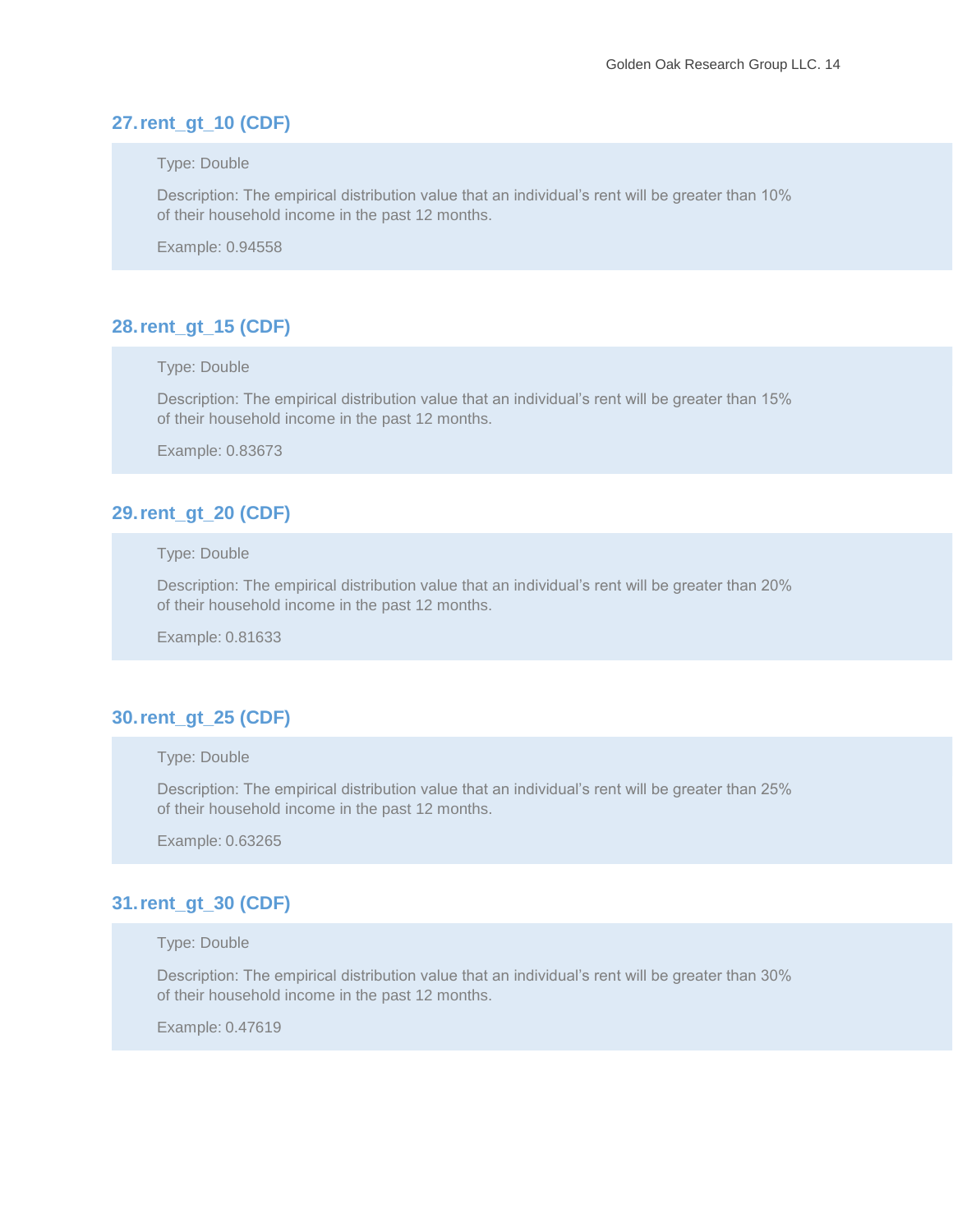#### <span id="page-14-0"></span>**32.rent\_gt\_35 (CDF)**

#### Type: Double

Description: The empirical distribution value that an individual's rent will be greater than 35% of their household income in the past 12 months.

Example: 0.47619

#### <span id="page-14-1"></span>**33.rent\_gt\_40 (CDF)**

Type: Double

Description: The empirical distribution value that an individual's rent will be greater than 40% of their household income in the past 12 months.

Example: 0.31293

## <span id="page-14-2"></span>**34.rent\_gt\_50 (CDF)**

#### Type: Double

Description: The empirical distribution value that an individual's rent will be greater than 50% of their household income in the past 12 months.

<span id="page-14-3"></span>Example: 0.16327

#### **35. rent\_universe\_samples (CDF)**

Type: Double

Description: The size of the renter-occupied housing units sampled universe for the calculations.

<span id="page-14-4"></span>Example: 355

#### **36. rent\_used\_samples**

Type: Double

Description: The number of samples used in the household income by gross rent as percentage of income in the past 12 months calculation.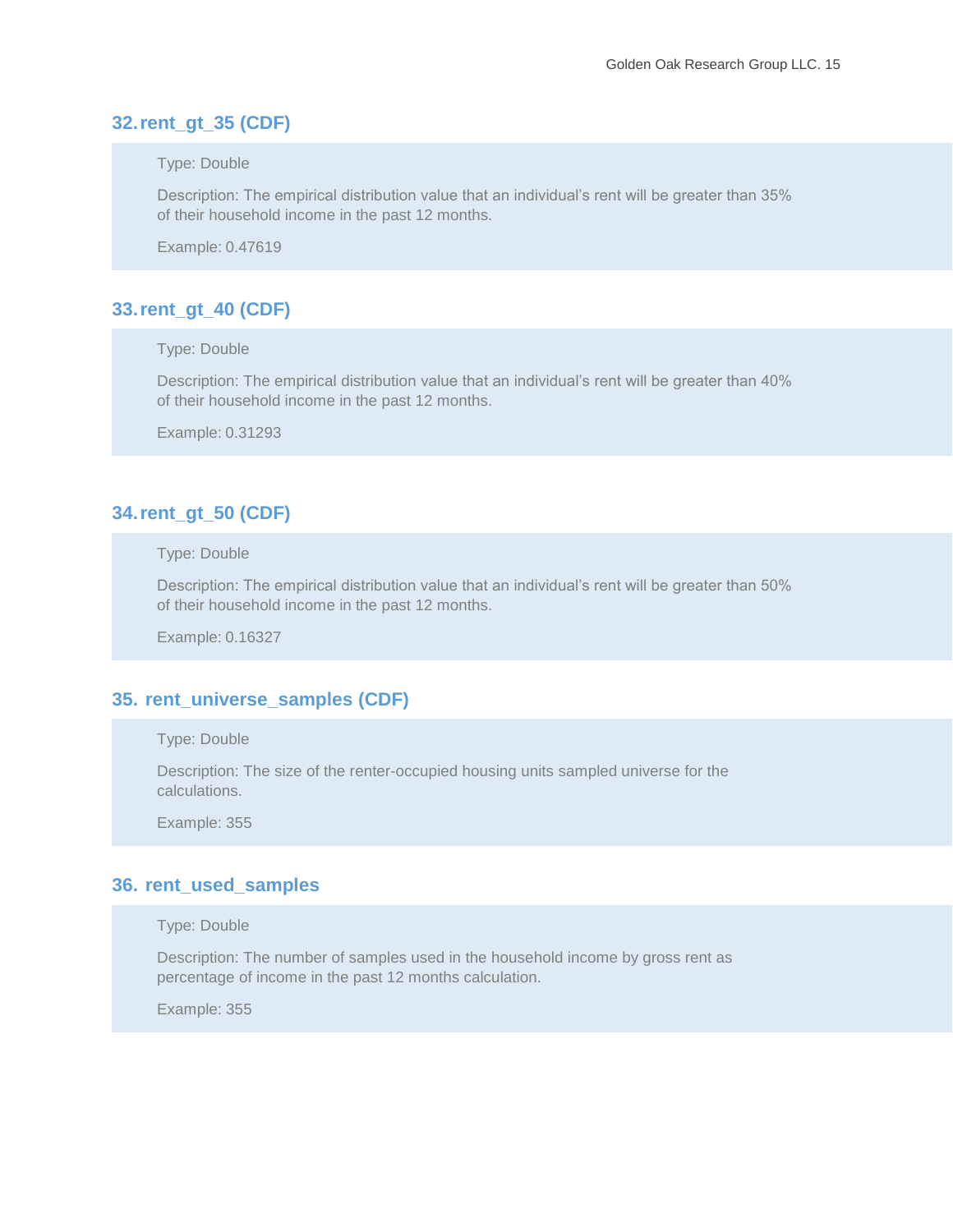#### <span id="page-15-0"></span>**37.family\_income\_mean**

Type: Double

Description: The mean family income of the specified geographic location.

Example: 93216

#### <span id="page-15-1"></span>**38.family\_income\_median**

Type: Double

Description: The median family income of the specified geographic location.

Example: 92686

#### <span id="page-15-2"></span>**39.family\_income\_stdev**

Type: Double

Description: The standard deviation of the family income for the specified geographic location.

Example: 35735

#### <span id="page-15-3"></span>**40.family\_income\_families**

Type: Double Description: The number of families used in the statistical calculations

Example: 258

#### <span id="page-15-4"></span>**41.hi\_mean**

Type: Double

Description: The mean household income of the specified geographic location.

Example: 93216

#### <span id="page-15-5"></span>**42.hi\_median**

Type: Double

Description: The median household income of the specified geographic location.